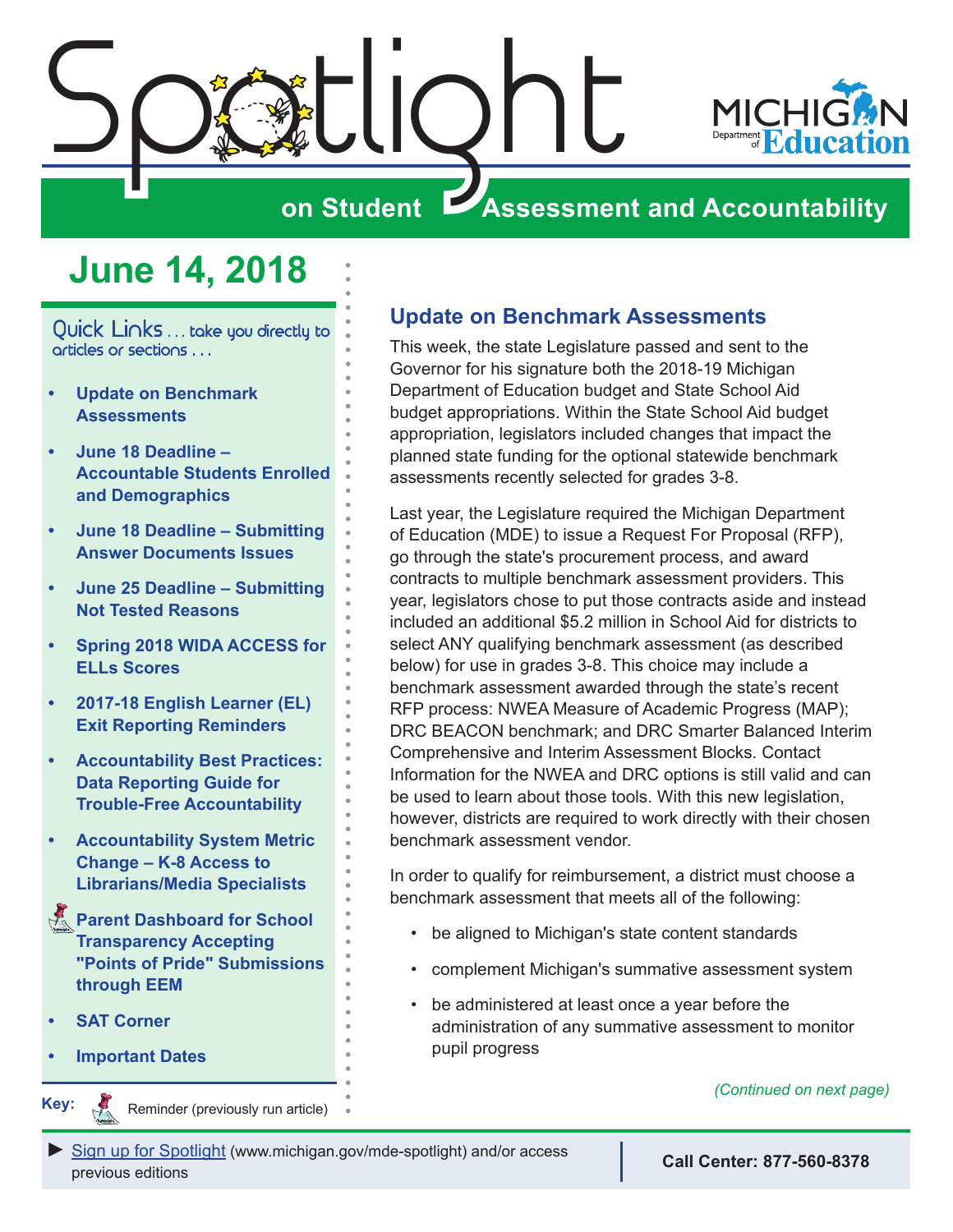<span id="page-1-0"></span>• provide information on pupil achievement with regard to learning the content required in a given year or grade span

Reimbursements for tools and assessments in grades K-3 intended to increase reading proficiency by grade 4 will remain available.

Additional details will be provided as they become available.

## **June 18 Deadline – Accountable Students Enrolled and Demographics**

All updates to the **Accountable Students Enrolled and Demographics** list need to be updated in the Michigan Student Data System (MSDS) by **5:00 PM on June 18, 2018**. The Student Record Maintenance (SRM) files MUST have an "as of date" on or before **May 25, 2018** or they will not be picked up for assessment and accountability reporting.

- If a student is listed as enrolled but moved prior to May 25, an SRM must be submitted with the student exit information.
- If a student who was enrolled through May 25 is not listed, an SRM must be submitted with the student enrollment information.
- If demographics such as special education need to be updated, an SRM must be submitted with the new information.
	- See the Accountable Students Enrolled and Demographics instructions for a list of demographics used in assessment and accountability subgroup reporting and how/ when they can be updated.

The Office of Educational Assessment and Accountability (OEAA) is updating student enrolled and demographics from MSDS twice a day. Full instructions for [Accountable Students Enrolled](https://www.michigan.gov/documents/mde/Accountable_Students_Enrolled_and_Demographics_621314_7.pdf)  [and Demographics](https://www.michigan.gov/documents/mde/Accountable_Students_Enrolled_and_Demographics_621314_7.pdf) can be found on the [Secure](http://www.michigan.gov/securesitetraining)  [Site Training web page](http://www.michigan.gov/securesitetraining) (www.michigan.gov/ securesitetraining).

Changes to the MSDS can only be done by the authorized MSDS user(s) in the district. If you are not sure who that is, you can use the District and School contact page of the Secure Site to identify them along with their contact information.

Do not assume that your MSDS person is updating MSDS and knows the deadlines. The OEAA will **NOT be using the end of year collection** for enrollment and demographics for assessment and accountability reporting so it is important that any enrollment and demographics changes are updated in MSDS by **5:00 PM on June 18 with an SRM using an "as of date" on or before May 25, 2018**.

## **June 18 Deadline – Submitting Answer Documents Issues**

Schools can review answer documents received and report answer document issues, such as missing tests, through **5:00 PM, June 18, 2018** for M-STEP and MI-Access from the **Answer Documents Received and Not Tested Students** page of the Secure Site.

**Please note:** The SAT (grade 11 and 12 ELA and math) deadline has passed and SAT issues can no longer be reported.

• If a student tested at your school but the test is showing as not received, select the student and click on the **Student Did Test** button to report the test missing.

*(Continued on next page)*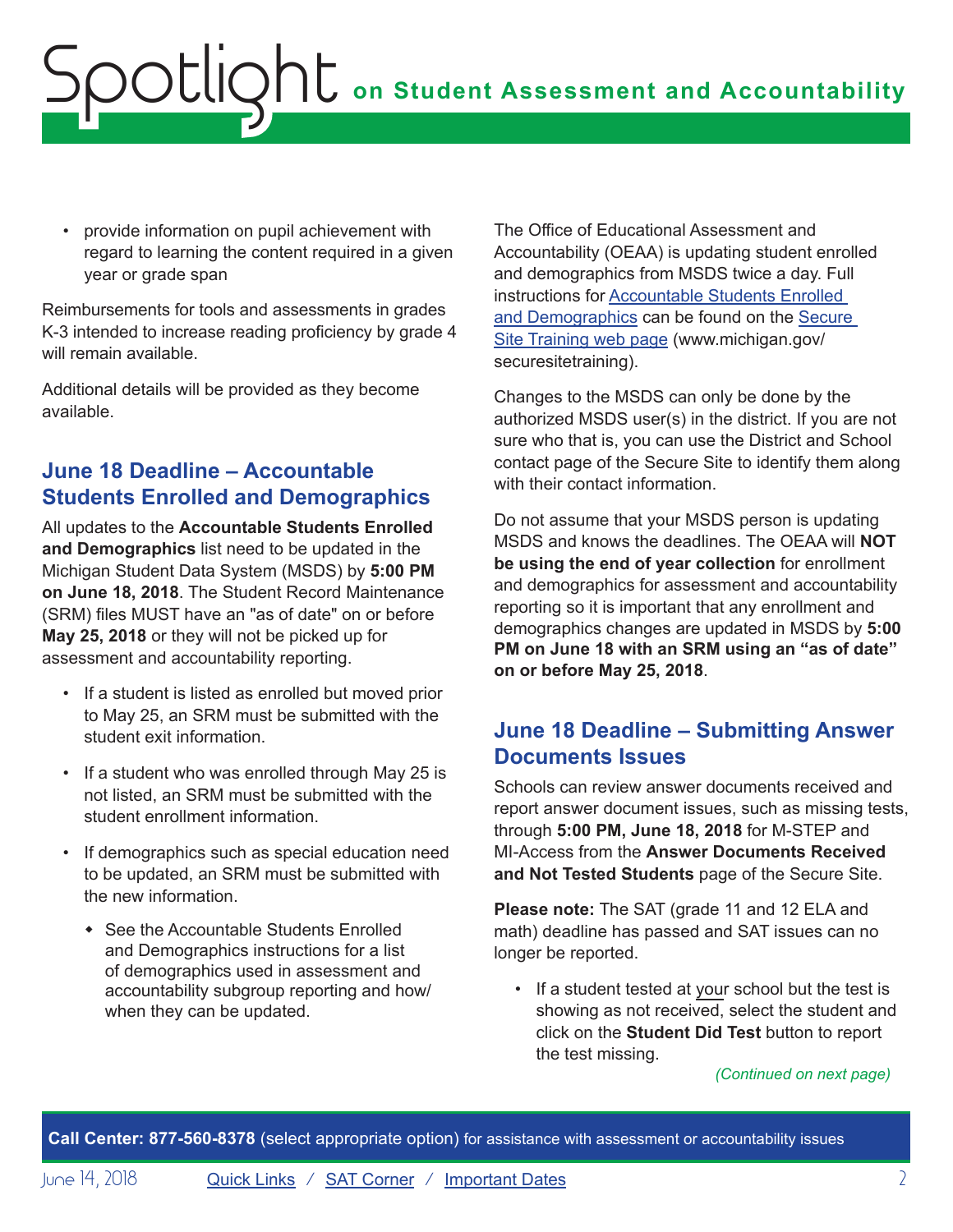- <span id="page-2-0"></span>• If a student is NOT listed at all but did test at your school, you do not need to select a student; just click the **Student Did Test** button to report the missing test(s).
- If a student is showing as out-of-level, this means the student tested in a grade level other than the grade reported in MSDS.
	- $\bullet$  If the grade in MSDS is incorrect, the grade level needs to be updated in MSDS and the SRM must have an "as of date" on or before May 25 and submitted by 5:00 PM on June 18.
	- $\cdot$  If the grade in MSDS is correct and the student took the incorrect grade level test, there is no action needed.
- If a student is marked with a prohibited behavior (PB) or nonstandard accommodation (NS), you can appeal this now through June 18, 2018.
	- $\cdot$  If the student used a nonstandard accommodation or had prohibited behavior, no action is needed.
	- $\cdot$  If the student did not use a nonstandard accommodation or have a prohibited behavior, you can submit an appeal for review by OEAA. Make sure you are prepared to explain why the test was marked as NS or PB and why it should not have been.
- If the Accountable Student column says "Yes" and the student moved from the school prior to May 25, then an SRM with student exit information must be submitted in MSDS and it MUST have an "as of date" on or before May 25 and submitted/certified by 5:00 PM, June 18.
	- $\bullet$  This is based on students who are enrolled in MSDS and listed on the Accountable Students Enrolled and Demographics screen in the Secure Site.

• If the Accountable Student column says "No" and the student was enrolled in the school through May 25, then an SRM with student enrollment information must be submitted in MSDS and it MUST have an "as of date" on or before May 25 and submitted/certified by 5:00 PM, June 18.

Make sure to check the full list for any other issues that may be present and need to be addressed. OEAA cannot systematically identify all potential issues. Full instructions for [Answer Documents Received](https://www.michigan.gov/documents/mde/Answer_Documents_Received_and_Not_Tested_Students_instructions_623116_7.pdf)  [and Not Tested Students](https://www.michigan.gov/documents/mde/Answer_Documents_Received_and_Not_Tested_Students_instructions_623116_7.pdf) can be found on the [Secure Site Training web page](http://www.michigan.gov/securesitetraining) (www.michigan.gov/ securesitetraining).

## **June 25 Deadline – Submitting Not Tested Reasons**

While reviewing answer documents received on the **Answer Documents Received and Not Tested Students** page of the OEAA Secure Site, schools can submit reasons a student did not test for SAT (ELA and Math for grade 11 and 12), M-STEP, and MI-Access. The deadline to submit all reasons why students did not test is **5:00 PM on June 25, 2018**. **Please note:** This is one week later than the ability to submit an answer document issue from the same screen.

• Students taking MI-Access Participation and MI-Access Supported Independence in grades 5, 8, and 11 should have been given a locally created social studies assessment. To report the information about the given assessment, select the student and click on the **Student Did Not Test** button and select **Local Alternative Soc. Studies** from the not tested reason dropdown list and answer the questions.

### *(Continued on next page)*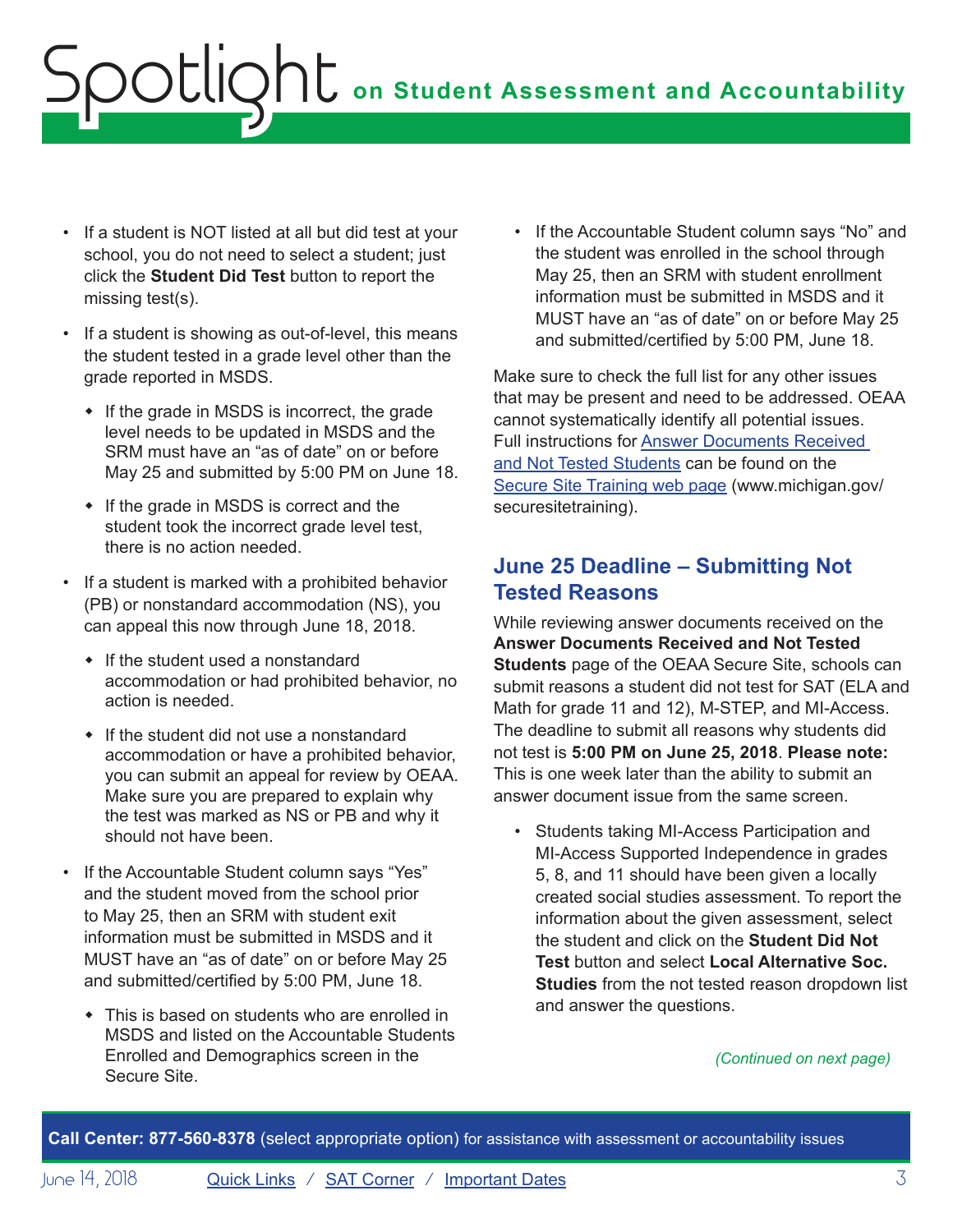<span id="page-3-0"></span>• For students in grade 5 and 8 who would have taken a MI-Access science test if it were available (there is no MI-Access science test for grades 5 and 8), select the student and click the **Student Did Not Test** button and select the **Grades 5 and 8 Science Only – IEP Indicates Alternate Assessment** from the not tested reason dropdown list.

A full list of available not tested reasons can be found in the [Answer Documents Received and Not Tested](https://www.michigan.gov/documents/mde/Answer_Documents_Received_and_Not_Tested_Students_instructions_623116_7.pdf)  [Students](https://www.michigan.gov/documents/mde/Answer_Documents_Received_and_Not_Tested_Students_instructions_623116_7.pdf) directions on the [Secure Site Training web](http://www.michigan.gov/securesitetraining)  [page](http://www.michigan.gov/securesitetraining) (www.michigan.gov/securesitetraining).

### **Spring 2018 WIDA ACCESS for ELLs Scores**

The Spring 2018 Student Data File is now available for the WIDA ACCESS for ELLs 2.0 and WIDA Alternate ACCESS for ELLs assessment on the Office of Educational Assessment and Accountability (OEAA) Secure Site.

To download your school's student data files, log into the [OEAA Secure Site](http://www.michigan.gov/oeaa-secure) (www.michigan.gov/oeaasecure), go to the **Report** menu and select **Student Test Scores**. These student data files contain only student-level data.

Districts should use the [EL Exit Reporting Guidelines](https://www.michigan.gov/documents/mde/English_Learner_EL_Exit_Reporting_Guidelines_624626_7.pdf) Document located on the [Title III web page](http://www.mi.gov/mde-titleiii) (www. mi.gov/mde-titleiii) for the most up-to-date instructions on reporting EL exits appropriately in MSDS. Printed reports will be shipped and should arrive in districts on **June 27, 2018**. Those reports will also be available in WIDA AMS at that time.

### <span id="page-3-1"></span>**2017-18 English Learner (EL) Exit Reporting Reminders**

With Spring 2018 WIDA ACCESS 2.0 results now available in the OEAA Secure Site, districts have the latest data needed to determine if a student is eligible for EL exit based on the criteria given in the [EL Entrance and Exit Protocol](https://www.michigan.gov/documents/mde/Entrance_and_Exit_Protocol_updated_May_2016_550634_7.pdf) available on the [Title III](http://www.mi.gov/mde-titleiii)  [web page](http://www.mi.gov/mde-titleiii) (www.mi.gov/mde-titleiii). For information on how to access Spring 2018 WIDA ACCESS 2.0 results in the OEAA Secure Site please review the previous article **Spring 2018 WIDA ACCESS for ELLs Scores**.

### **NEW! English Learner (EL) Exit Reporting Guidelines Document**

To aid districts in better understanding the EL exit reporting process, a NEW document, [EL Exit](https://www.michigan.gov/documents/mde/English_Learner_EL_Exit_Reporting_Guidelines_624626_7.pdf)  [Reporting Guidelines](https://www.michigan.gov/documents/mde/English_Learner_EL_Exit_Reporting_Guidelines_624626_7.pdf) has been developed by MDE and CEPI and posted on the [Title III web page](http://www.mi.gov/mde-titleiii) (www. mi.gov/mde-titleiii).

This document was developed to provide a clearer set of directions for staff around the process of reporting EL exits. If districts have additional feedback on ways to make this document clearer, please send it to [mde-oeaa@michigan.gov.](mailto:mde-oeaa%40michigan.gov?subject=)

After districts determine which students are eligible to be EL-exited, the information needs to be passed to the district's pupil accounting staff, who need to report the EL exits in the Michigan Student Data System (MSDS). EL exits can be reported in either the End-of-Year (EOY) or the summer Student Record Maintenance (SRM) collection. **Waiting to report EL exits until MSDS Fall 2018 General Collection will be too late.** Student's whose EL exits are not reported until Fall 2018 will not be EL-exited for 2018-19 accountability and will be expected to take Spring 2019 WIDA ACCESS 2.0.

*(Continued on next page)*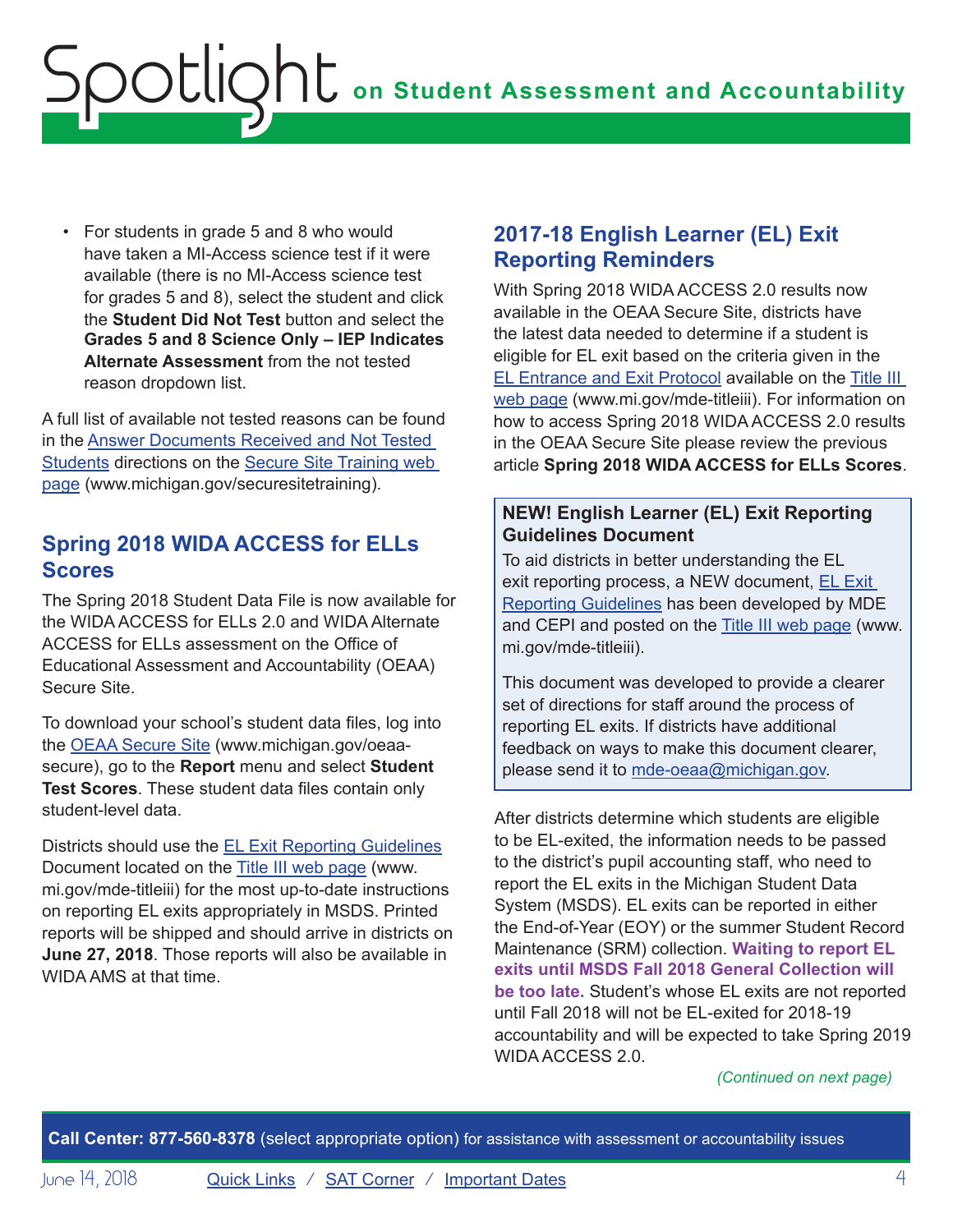<span id="page-4-0"></span>EL exits reported in the MSDS EOY collection **must use the following specifications** to successfully exit the student from EL services:

- have [Certification Date] and [As Of Date] values that follow the specifications of the MSDS EOY collection
- have a [EL Exit Date] on or before June 30, 2018

EL exits reported in the MSDS summer SRM (i.e., GAD Appeals/Summer EL Exit Window) must use the following specifications to successfully exit the student from FL services:

- [Certification Date] on or before the mid-September deadline (exact date TBD)
- [As Of Date] must be between July 1, 2018 and August 31, 2018
- [EL Exit Date] on or before June 30, 2018

For additional questions regarding:

- **Dates for when districts receive WIDA ACCESS for ELLs 2.0 results** – go to the [WIDA](www.michigan.gov/wida)  [web page](www.michigan.gov/wida) (www.michigan.gov/wida) and review the [Spring 2018 WIDA List of Important Dates](https://www.michigan.gov/documents/mde/S18_WIDA_list_of_Important_Dates_ada_602697_7.pdf) document
- **How to use the EL Entrance and Exit Protocol to determine which students are eligible for EL Exit** – contact Kelly Alvarez at [AlvarezK@](mailto:AlvarezK%40michigan.gov?subject=) [michigan.gov](mailto:AlvarezK%40michigan.gov?subject=) or 517-241-5392
- **How to appropriately report EL exits in MSDS** – contact the Center for Educational Performance & Information (CEPI) at [cepi@](mailto:cepi%40michigan.gov?subject=) [michigan.gov](mailto:cepi%40michigan.gov?subject=) or 517-335-0505, option 3

### **Accountability Best Practices: Data Reporting Guide for Trouble-Free Accountability**

A new document, [Accountability Best Practices: Data](https://www.michigan.gov/documents/mde/Accountability_Best_Practices_625027_7.pdf)  [Reporting Guide for Trouble-Free Accountability](https://www.michigan.gov/documents/mde/Accountability_Best_Practices_625027_7.pdf) has been posted to the [Accountability web page](http://www.mi.gov/mde-accountability) (www. mi.gov/mde-accountability) under the **Resources for Educators** section.

This document is designed to help districts and schools understand how data submitted in multiple state systems (Michigan Student Data System [MSDS], Registry of Education Personnel [REP], etc.) impact accountability calculations (School Index and Parent Dashboard). It can be used to help district and school pupil accountants and assessment coordinators understand how, and from where, their student data is used for accountability purposes, with a focus on accurate reporting of:

- student demographics
- enrollment/exit dates
- instructional entity/program
- course Information
- staffing Information

### **Accountability System Metric Change – K-8 Access to Librarians/Media Specialists**

Business rules for the Michigan School Index System (MSIS) are changing to better reflect policies regarding the usage of library and media center staff in Michigan public schools. Starting with the 2017-18 MSIS calculations, only staff reported in the Registry of Educational Personnel (REP) with an assignment code

### *(Continued on next page)*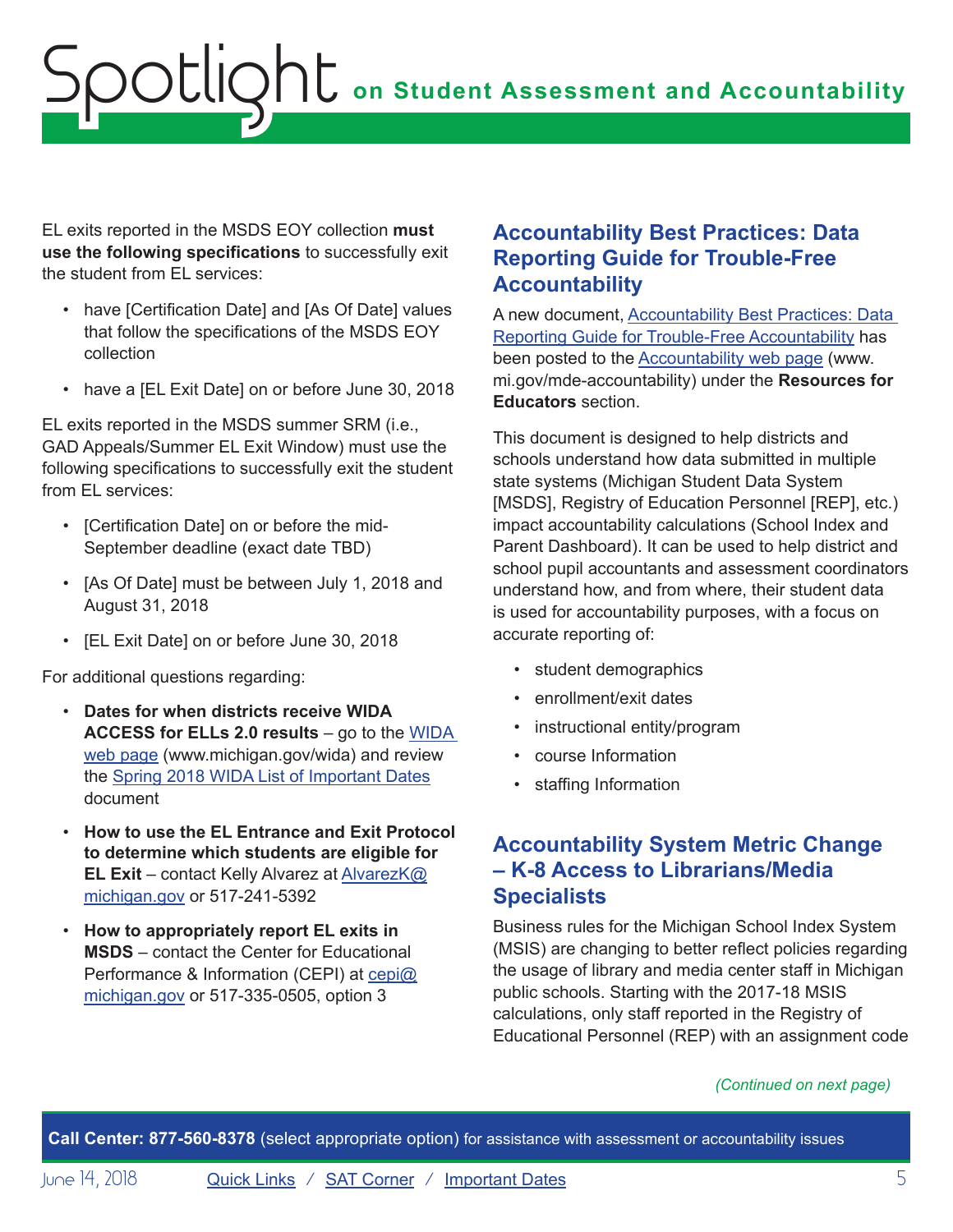<span id="page-5-0"></span>of "000ND" will count in the index system's K-8 Access to Librarians/Media Specialists metric. Staff reported in the following assignment codes will no longer count in the index calculations: 84100 (Communication and Media), 86800 (Media Technologist), 89005 (Library Media Support Staff), 90800 (Photographer)

This change aligns the index system with recent communications from the Office of Educator Excellence regarding appropriately staffing school libraries. As detailed in the [Library Media Placements guidance](https://www.michigan.gov/documents/mde/Library_Media_Placements_606360_7.PDF) document, teachers possessing the Library Media (ND) endorsement are uniquely qualified to carry out all of the instructional and administrative duties of a school librarian. While school libraries may be temporarily staffed with individuals with different credentials in the absence of an ND-endorsed teacher, research into correlations between student achievement and access to school libraries demonstrate significant positive correlations when those libraries are staffed by properly credentialed school librarians. Therefore, only staff reported with the assignment code of "000ND" will be counted toward fulfilling this metric.

Schools and districts should ensure they accurately report library/media center staff in the **June 2018 End of Year REP submission by June 30, 2018**. Data from this collection will be used to calculate the 2017- 18 MSIS results.

 For more information on the Michigan School Index System, visit the [MDE Accountability Resources page](http://www.mi.gov/mde-accountability) (www.michigan.gov/mde-accountability).

# **A** Parent Dashboard for School **Transparency Accepting "Points of Pride" Submissions through EEM**

Educational Entity Master (EEM) Authorized Users can submit data in the Points of Pride section of the [EEM](www.michigan.gov/EEM) (www.michigan.gov/eem) Points of Pride information is scheduled to go live on the Dashboard this fall. This enhancement to the Parent Dashboard is one that has been requested by parents and educators and promises to be a popular feature.

Thirteen Points of Pride components (listed in the table on the following page) will be populated using information that schools voluntarily submit through the EEM. Additional Points of Pride will be presented on the dashboard utilizing data submitted through existing collections. Information can be submitted at any time and will be accepted throughout the year. The Points of Pride data on the Parent Dashboard will be updated three times during the school year.

For information on additional enhancements to the Parent Dashboard, please see the original Points of Pride announcement in the [April 26 Spotlight](https://www.michigan.gov/documents/mde/Spotlight_4-26-18_621546_7.pdf) (www. michigan.gov/mde-spotlight).

For more information on how to view or edit data in the EEM, please see the [Points of Pride in EEM](https://www.michigan.gov/documents/training/EEM_and_PoP_621788_7.pdf) document.

*(Continued on next page)*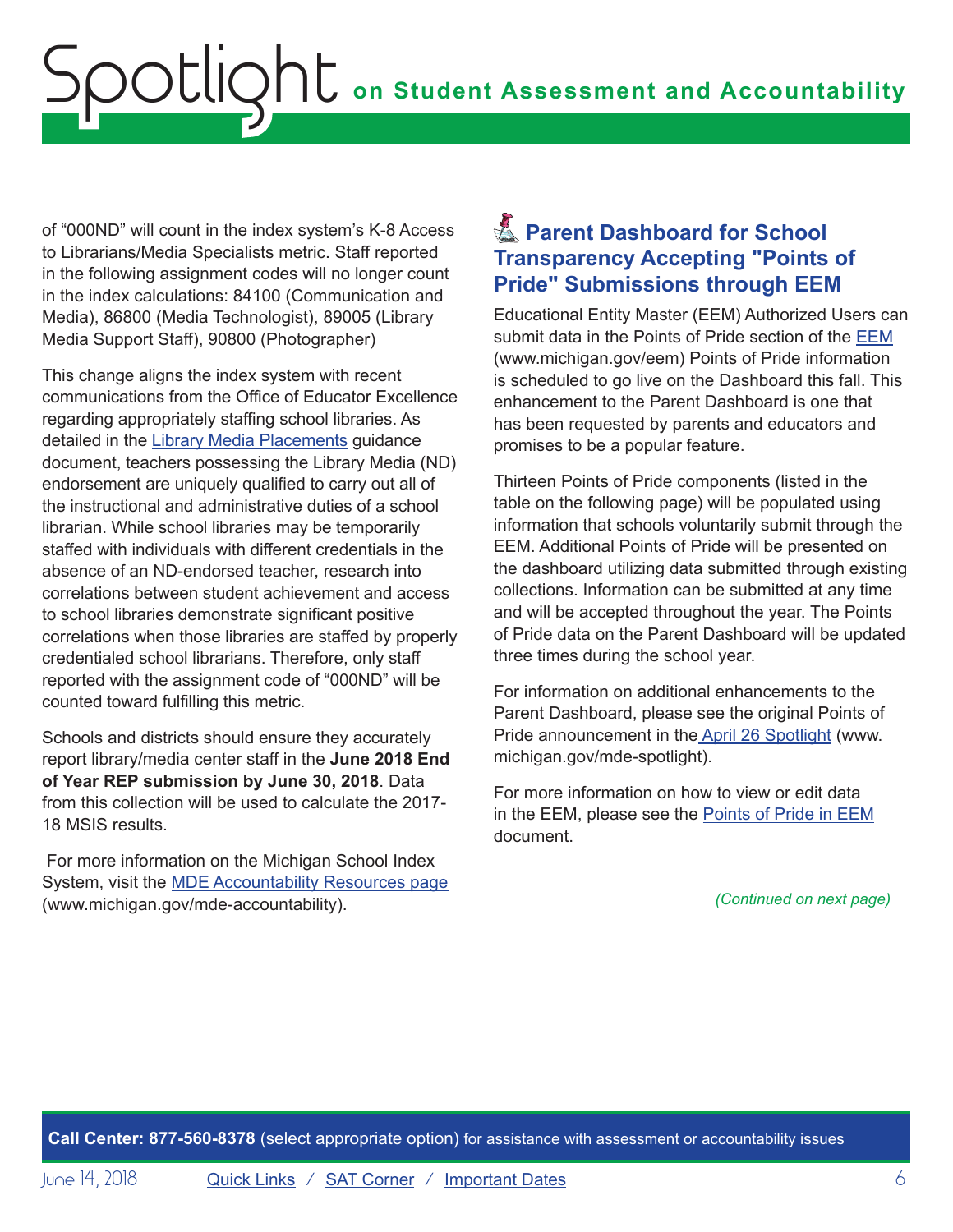| <b>Parent Dashboard Points of Pride Components</b> |                                                |
|----------------------------------------------------|------------------------------------------------|
| <b>Students in National Honor Society</b>          | <b>Student Mentorship Program</b>              |
| Access to Recess                                   | <b>AP Classes Offered</b>                      |
| International Baccalaureate Program Offered        | World Languages Offered                        |
| Career and Technical Education Programs Offered    | <b>Music Classes Offered</b>                   |
| Fine Arts Classes Offered                          | <b>Clubs Offered</b>                           |
| <b>Sports Offered</b>                              | <b>Comprehensive Support Services</b>          |
| School Partnerships with Other Agencies            | Surveys Implemented                            |
| Early Learning and Development Opportunities       | Before and After School Learning Opportunities |
| <b>Bi-Lingual Programs Offered</b>                 | Special Education Programs Offered             |

**Don't forget to respond to the following MDE surveys before they close:**

- The [2018 M-STEP Administration Survey](https://www.surveymonkey.com/r/2018M-STEPAdministrationSurvey) **closes tomorrow Friday, June 15, 2018** (https://www.surveymonkey.com/r/2018M-STEPAdministrationSurvey)
- The [2018 Statewide Testing Technology Survey](https://baameap.wufoo.com/forms/z1y6r0yd15xqgic/) **closes tomorrow Friday, June 15, 2018** (https://baameap.wufoo.com/forms/z1y6r0yd15xqgic/)
- The [Early Literacy and Mathematics Benchmark Assessments survey](https://www.surveymonkey.com/r/ZWLM8MW) **closes Friday, June 22, 2018** (https://www.surveymonkey.com/r/ZWLM8MW)
- The [MI-Access survey](https://www.surveymonkey.com/r/WH56PLB)  **closes Friday, June 29, 2018** (https://www.surveymonkey.com/r/WH56PLB)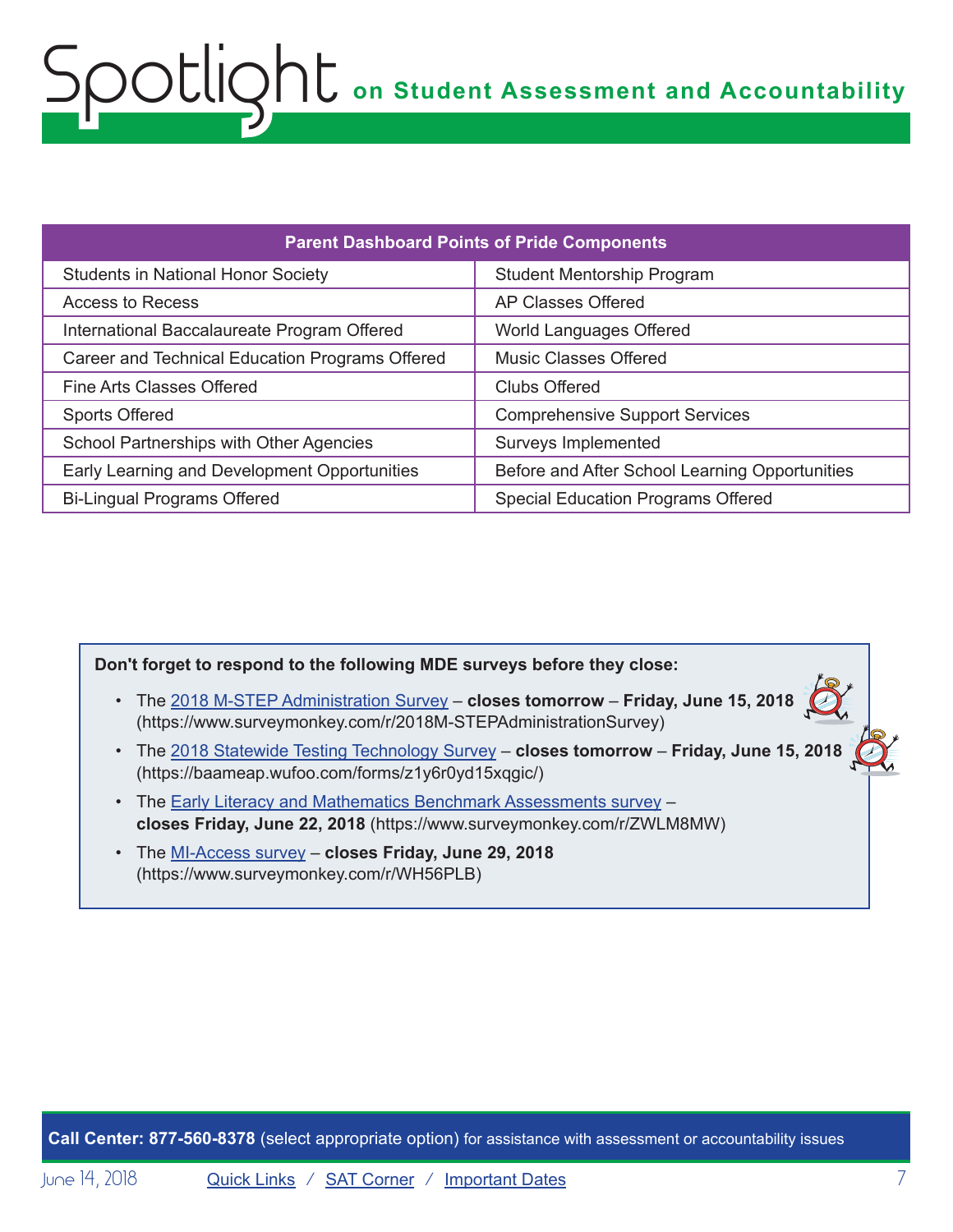# <span id="page-7-1"></span><span id="page-7-0"></span>Corner

 *Information on SAT*™*, PSAT 8/9*™*, and PSAT10*™ *provided by the College Board*

## **Questions about Spring PSAT 8/9, PSAT 10, or SAT?**

- call the Michigan Educator Hotline: 866-870-3127 (select Option 1)
- email [michiganadministratorsupport@collegeboard.org](mailto:michiganadministratorsupport%40collegeboard.org?subject=)

### **Spring 2019 PSAT 8/9 for 8th Grade**

Initial information about the PSAT 8/9 for 8th grade is available on the [College Board Michigan web](http://www.act.org/stateanddistrict/michigan)  [page](http://www.act.org/stateanddistrict/michigan) (www.collegeboard.org/michigan).

### **Educator Score Release**

Scores for the Michigan-provided 2018 administration of the SAT with Essay, PSAT 10 for 10th grade, and PSAT 8/9 for 9th grade will be available in the College Board K-12 score portal as noted below. For information on obtaining access to the K-12 score portal, visit the [College](http://www.act.org/stateanddistrict/michigan)  [Board Michigan web page](http://www.act.org/stateanddistrict/michigan) (www.collegeboard.org/ michigan).

- **SAT with Essay** Week of June 25, 2018
- **PSAT 10 and PSAT 8/9 for 9th Grade** Week of July 9, 2018

Scores will be released based on school verification and appeals made during the Answer Document Verification window in the OEAA Secure Site. No changes can be made to the students who appear in the K-12 score portal once the Answer Document Verification window activities are complete.

Scores are embargoed until official accountability scores are released by the MDE.